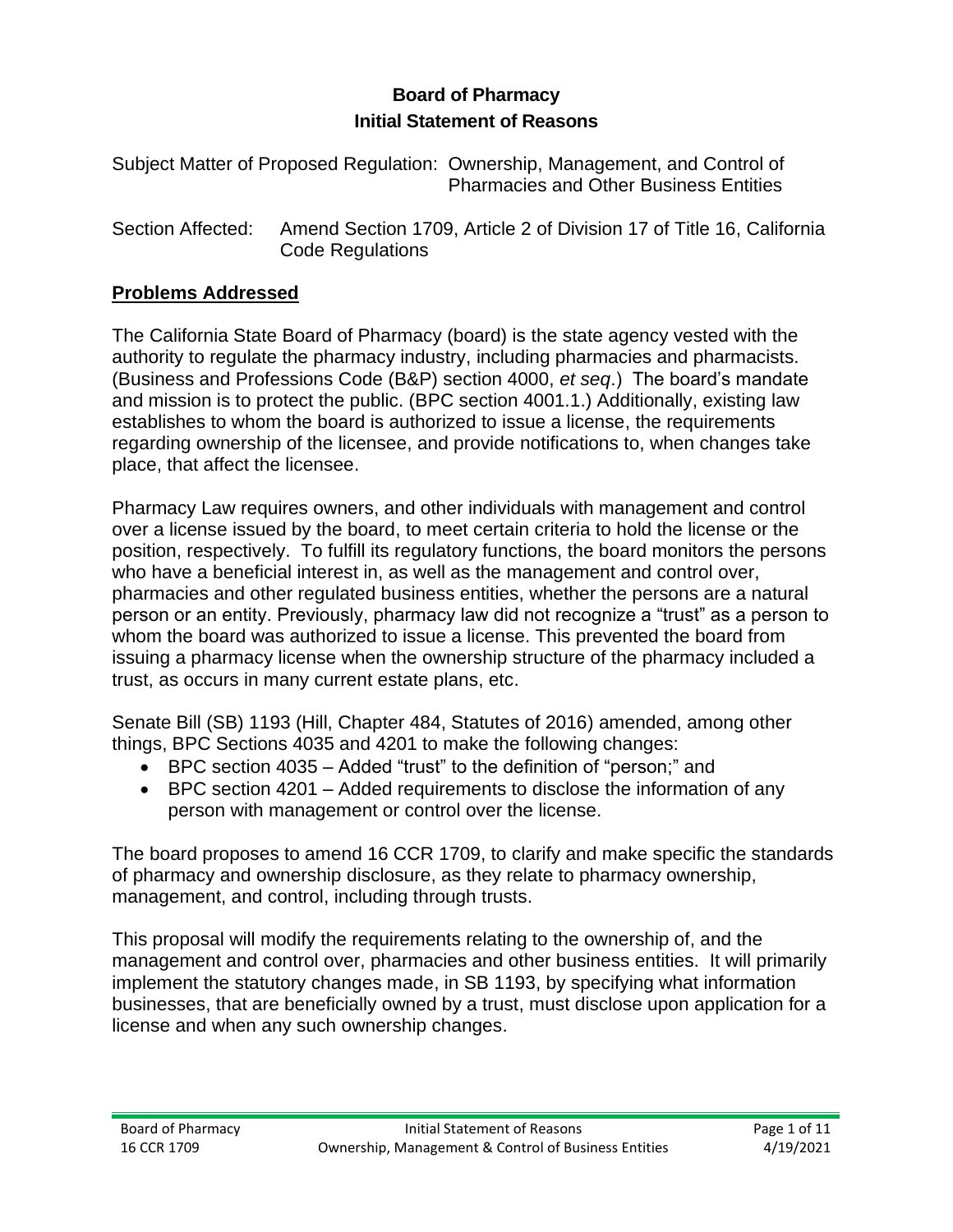Specifically, the proposal would:

- Change the term "permit" to "license"
- Specify that a license shall not be transferred from one owner to another.
- Specify the reporting time frame as identified in BPC section 4201.
- Identify the board's ability to issue a license to an entity controlled by a trust; specify the requirements for disclosure and notice to the board, including identifying who must be identified (by role), when disclosure or notice is required, what information is required, and how it is to be provided.

### **Benefits**

Protection of the public is the board's highest priority in exercising its licensing, regulatory and disciplinary functions. The proposed changes ensure the board is able to continue to track the beneficial ownership of a pharmacy or other regulated business entity, even when it is owned by a trust, and ensure that previously disciplined owners or other prohibited forms of ownership (i.e. prescriber owned), are not occurring.

By regulating the ownership, management and control of pharmacies and other regulated business entities, the board seeks to better protect the drug supply. Individuals with ownership, management and control over a business licensed by the board have the ability to affect the quality, security and safety of the pharmaceutical drug supply, as well as the distribution of drugs without a valid prescription. By identifying individuals who may pose a risk, in those positions, the board seeks to prevent their ownership and, thereby, prevent consumers from being exposed to such risks.

### **Specific Purpose of Proposed Changes and Rationale**

The purpose of the board's proposal makes the following changes:

### **Amend Section 1709. Article 2. Division 17. Title 16 of the CCR**

The board proposes amending the regulation title from "Names of Owners and Pharmacist-in-Charge" to read "Ownership, Management, and Control of Pharmacies and Other Regulated Business Entities." This change is necessary to more thoroughly and accurately describe the content of the regulation section.

Subdivision (a) is being amended to replace the term "permit" with "license issued by the board." This change is made to align the regulation with BPC sections 4037, 4110, and 4201, which specify that the board issues a "license" to a business entity. In the first sentence "show" was amended to "reflect" for grammatical clarity. Additionally, "(individual, partnership or corporation)" was removed. This change was made because the description of the forms of possible ownership are unnecessary, as well as incomplete, because it did not include other forms of business entity, including trusts.

The board determined that it was unnecessary to define the various form of ownerships, in this section, as they are already described in BPC section 4035 and would be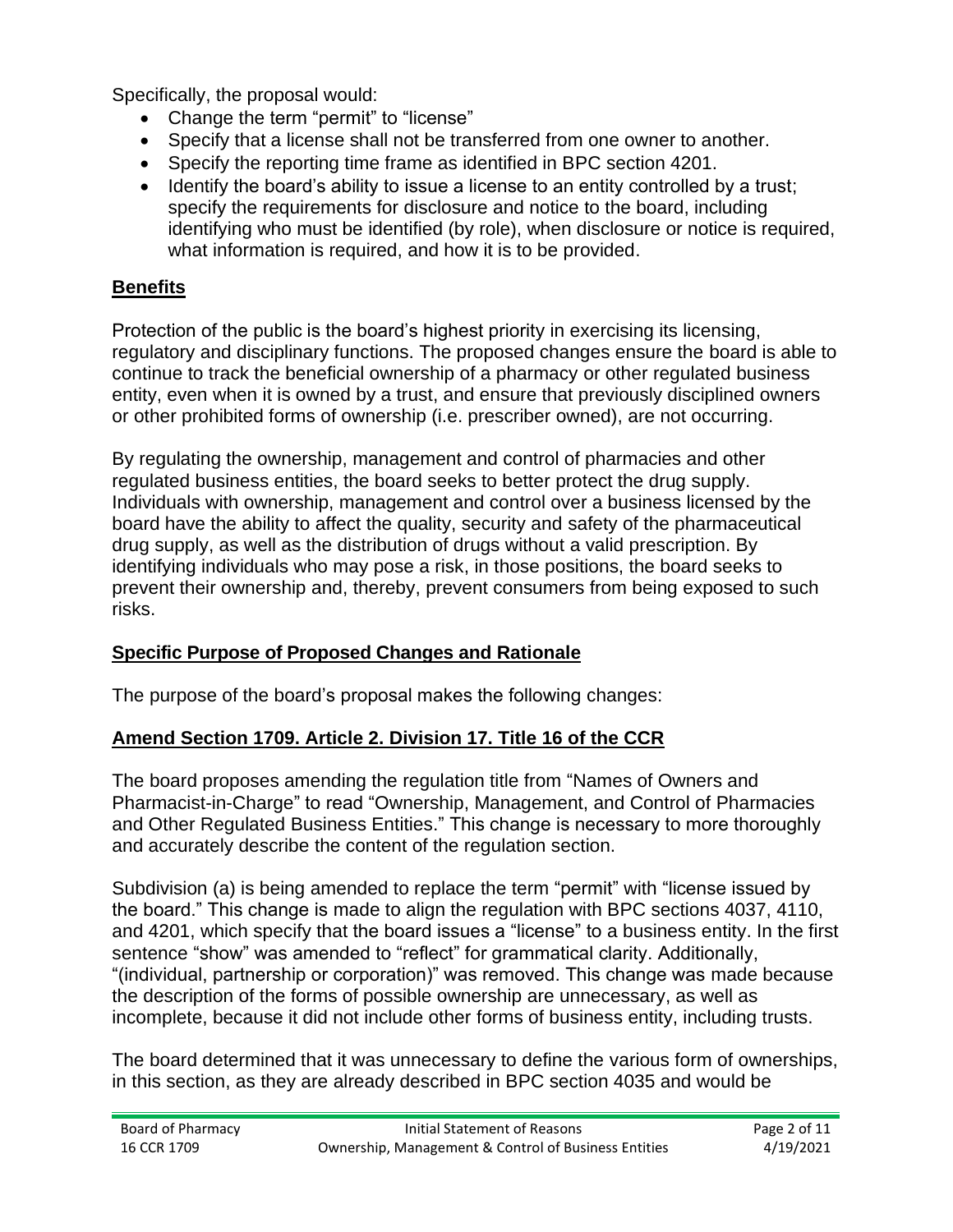duplicative. Finally, three changes were made for grammatical clarity: "and" was added to the second sentence to read "in its initial application and on the annual renewal…" to resolve any doubt that the requirement applied both upon application, as well as at the time of the annual renewal; and "Board" was changed to "board." Also, "of the change" was added for clarity, since it's unclear when the 30 days would begin running, thus causing potential confusion.

Subdivision (b) would be renumbered to (b)(1) and would be amended to replace the term "permit" with "license" to align the regulation with BPC sections 4037, 4110, and 4201, which describe that a pharmacy or other business entity is licensed by the board. Also, "of the transfer" was added for clarity, since it's unclear when the 30 days would begin running, thus causing potential confusion.

Subsection (b)(2) will add "Any transfer of the management or control over a business entity licensed by the board to a person or entity who did not have management or control over the license at the time the original license was issued, shall require written notification to the board within 30 days of the transfer." This subsection is added for clarity as a result of the changes made by SB 1193 to BPC 4201 requiring the disclosure of information related to any person with management or control over the license. Additionally, the board mirrored the language in (b)(1), with respect to the written notification being provided to the board within 30 days of the transfer. Maintaining the same process for reporting changes to the board eliminates possible confusion on the reporting process.

Subdivision (c) will be amended to add: "A license issued by the board shall not be transferred from one owner to another." In many locations of the board's law, including in BPC sections 4201(f)-(h) and 4205, licenses issued by the board are not transferrable. The duplication, in regulation, is necessary for clarity to the regulated public, as it includes the transfer prohibition in the same regulation section as the notification requirements. It also resolves any potential confusion with the board's authority in section BPC sec. 4110, subd. (a), to specify, by regulation, when a pharmacy license may be transferred.

Additionally, the second sentence will be amended for grammatical clarity and now reads "The following shall constitute a change of ownership and shall require a new application for licensure:" As previously explained, what constitutes a "transfer" is confusing, since the board's position is that a license cannot be transferred, in its entirety, the board determined that the revised sentence provided additional clarity that a new license application must be provided. The subdivision was split into new subdivision (c)(1) to follow the format of subdivision (b) and (d).

Subdivision (c)(1) will be added to read "any transfer of a beneficial interest in a business entity licensed by the board, in a single transaction or in a series of transactions, to any person or entity, which transfer results in the transferee's holding 50% or more of the beneficial interest in that license." This text was relocated from subdivision (c) and is not new language. A new final sentence will be added to subdivision (c)(1) to clarify that once a transfer is proposed, where the transferee will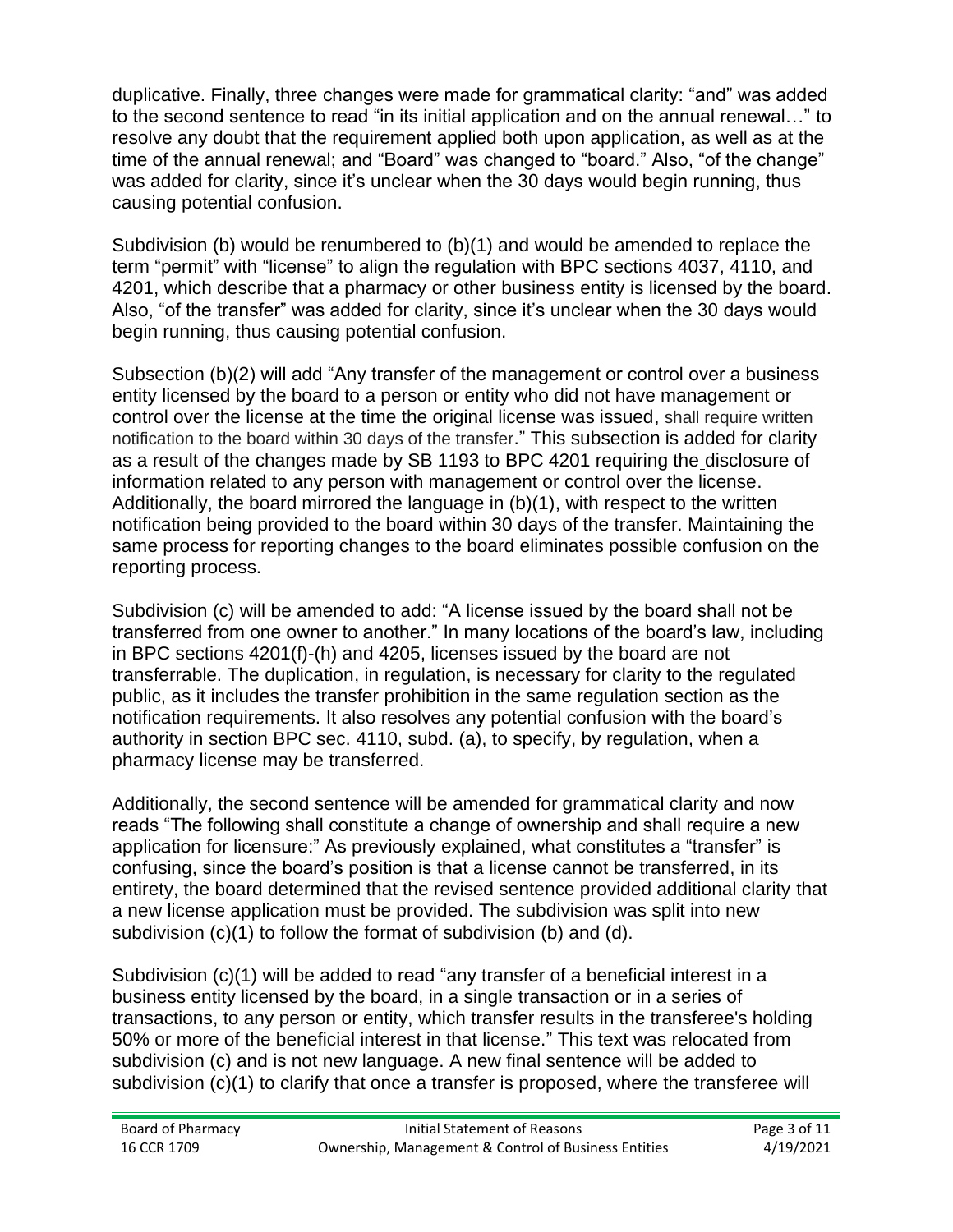hold 50%, or more, of the beneficial interest in the license, a new license application for that entity is required, and that the application is required before the transaction takes place.

This section also helps distinguish the process when a smaller portion of the beneficial interest is transferred to a new person, which is currently regulated by the provisions of subdivision (b) and is not being substantively changed. BPC section 4201(j) requires that the board be notified within 30 days of any proposed change in ownership. This section is added to align the regulation with the statute and ensure that the board is notified of proposed ownership changes (actual or beneficial) in advance of the transfer of ownership being completed. This is necessary for the board to review and ensure that the current owners are not under disciplinary action and that the new owners are not prohibited from owning a pharmacy due to previous discipline or prescriber ownership.

Subdivision (d) will add: "If any beneficial interest of a business entity licensed by the board is held in trust, the applicant, licensee, or any person with management or control of the business entity shall do the following:" This subdivision is added to require the acts specified in subdivisions  $(d)(1) - (d)(5)(F)$ , if any beneficial interest of the entity is held in trust. These acts are required to ensure that the board has the most current information on file and ensure clarity for the regulated public of the notification requirements.

Subdivision (d)(1) will add: "In addition to the requirements in subdivision (a), as part of their application and renewal, report the name of any other person in any position with management or control of the business entity;". This subdivision is added to ensure that applicants and licensees disclose any person with management or control over the pharmacy, as required in BPC section 4201(a). This disclosure is necessary to ensure that the board has the most current information, on file, for the licensee, ensure prohibited ownership (i.e. previous discipline or prescriber ownership) is not occurring, and identify if changes in management or control have occurred without notification, to the board, to ensure compliance with pharmacy law.

Subdivision (d)(2) will add: "As part of the application, disclose the full name of the trust, and provide to the board a complete copy of, and any amendments to, the trust document. A trust document and any related amendments shall be considered confidential financial documents by the board." The section is necessary to clarify the reporting requirements for the ownership of the trust. It is necessary to have the full name of the trust to confirm the authenticity of the trust documents submitted. Additionally, the submission of the trust document and amendments is necessary to identify the beneficial owners and persons with management and control of the trust, as some beneficial owners and persons with management and control of the trust may be prohibited from owning a pharmacy, under pharmacy law.

Finally, specifying that the trust documents are confidential financial documents is necessary to reassure the applicant or licensee that the documents, themselves, may be withheld from release to the public under the Public Records Act. The board

| Board of Pharmacy | Initial Statement of Reasons                         | Page 4 of 11 |
|-------------------|------------------------------------------------------|--------------|
| 16 CCR 1709       | Ownership, Management & Control of Business Entities | 4/19/2021    |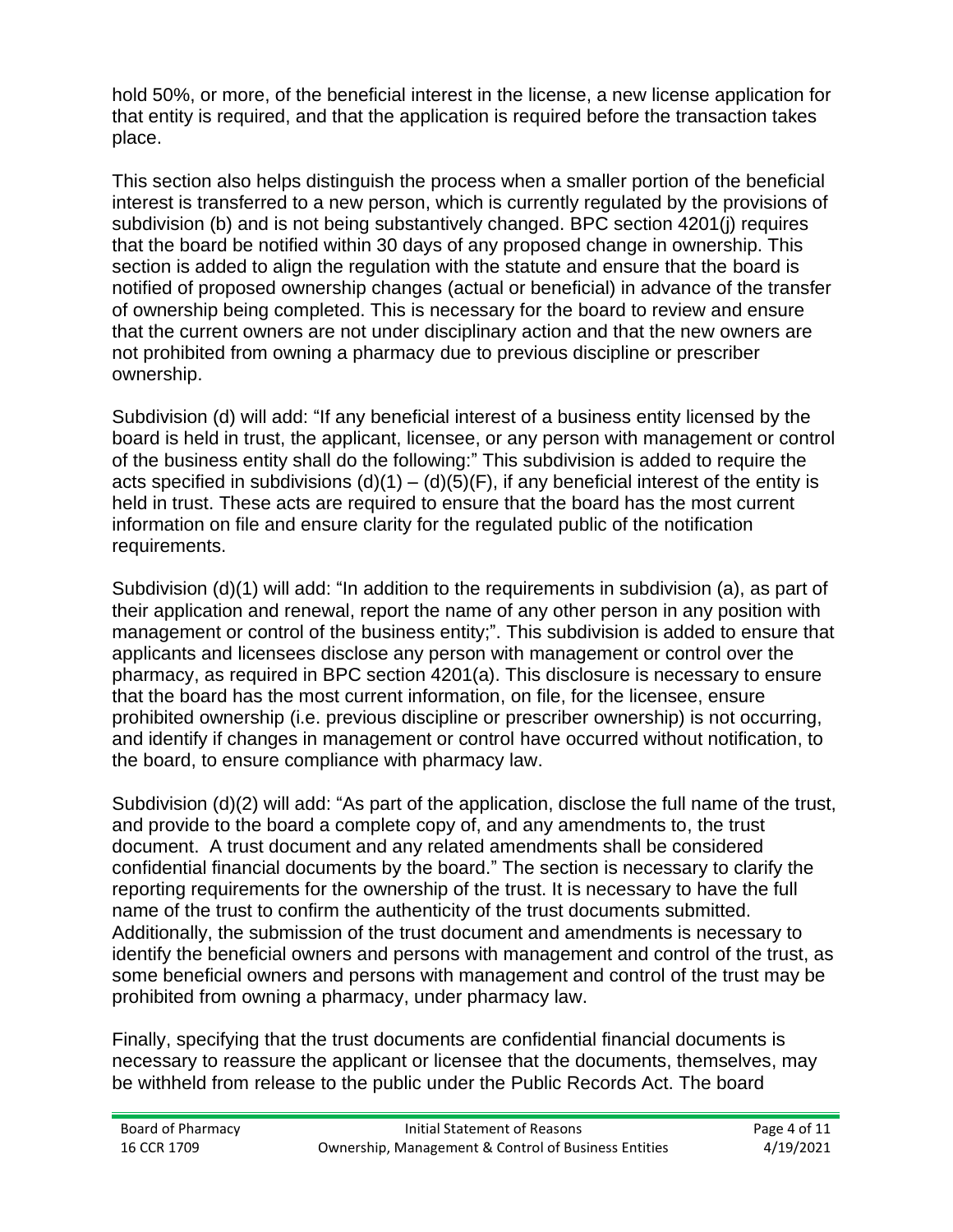frequently has conversations with applicants and licensees who resist disclosing documents because they worry that the documents will be, thereafter, released to the public. Generally, the board will withhold similar documents in response to a Public Records Act request, pursuant to Government Code sections 6254, subdivisions (k) and (n), and 6254.15; Evidence Code sections 1040 and 1060.

Subdivision (d)(3) will add: "As part of annual renewal, provide to the board a complete copy of any amendments to the trust document made after submission of the original application." The submission of any trust amendments is necessary to identify the beneficial owners and persons with management and control of the trust, as some beneficial owners and persons with management and control of the trust may be prohibited from owning a pharmacy under pharmacy law (i.e. previous discipline or prescriber ownership), and identify if any changes in owners, management and/or control occurred, without notification to the board, to ensure compliance with pharmacy law.

Subdivision (d)(4) will add: "Include in the application and annual renewal, the name, address, phone number and any email address for each grantor, settlor, trustee, and trust protector, as applicable." The disclosure of each identified individual, and their contact information, is necessary to identify the beneficial owners and persons with management and control of the trust, as some beneficial owners and persons with management and control of the trust may be prohibited from owning a pharmacy under pharmacy law (i.e. previous discipline or prescriber ownership), and identify if changes in owners and/or management or control occurred without notification to the board to ensure compliance with pharmacy law. The phone number and email address are required to enable the board to fully consider the information; the board may need to ask follow-up questions or confirm the identity of an applicant using this information. The identified individuals (grantor, settlor, trustee and trust protector), are designated here because they are the individuals that have been identified, in the trust, who could have influence or control over the pharmacy; and, therefore, the board must vet to determine whether they are prohibited from holding such roles.

Subdivision (d)(5) will add: "The application and annual renewal shall also include the name, address, phone number and any email address for each named beneficiary of the trust who is age 18 or older. Where the beneficiary is under age 18, the guardian of the beneficiary shall be identified;". The name of the beneficiaries is required because a trust beneficiary has a beneficial interest, even though that interest does not vest until the death of the settlor. Additionally, it is possible for a pharmacy to transfer ownership, within the trust, to a beneficiary without the board being notified. For these reasons, the board is requiring that beneficiaries over the age of 18 years (and the guardians of those under 18) be disclosed to the board, to prevent possible prohibited ownership (i.e. previous discipline or prescriber ownership).

Subdivision (d)(6) would add "Notify the board in writing within 30 days of all the following:" This subdivision is being added to ensure that the changes defined in subdivisions  $(d)(6)(A) - (F)$  are reported, to the board, within 30 days, as required by BPC section 4201(j). Applicants are required to report, in writing, because it is more

| Board of Pharmacy | Initial Statement of Reasons                         | Page 5 of 11 |
|-------------------|------------------------------------------------------|--------------|
| 16 CCR 1709       | Ownership, Management & Control of Business Entities | 4/19/2021    |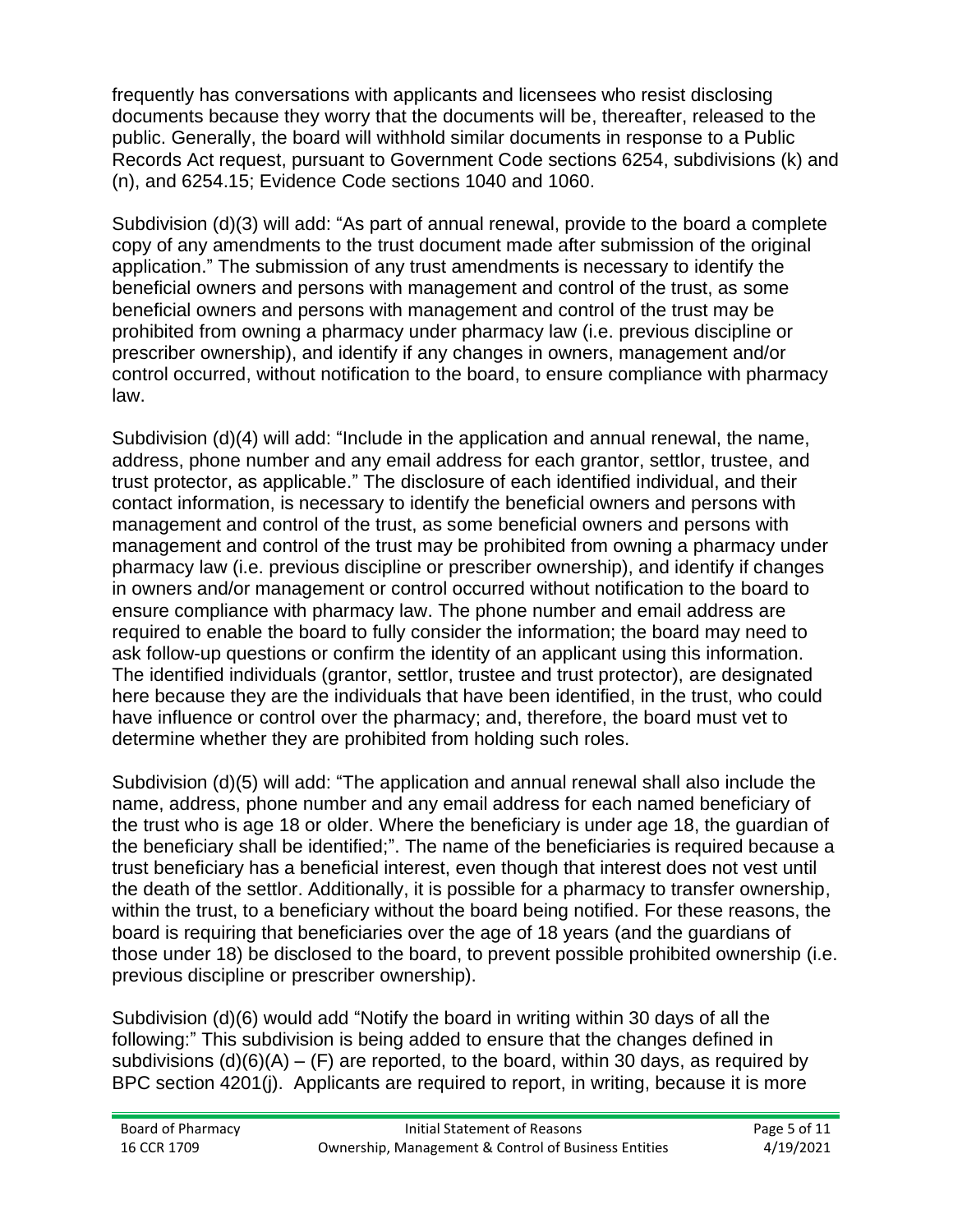manageable (prevents mistakes, creates a record for the file) for the board to complete its review if the report comes in written form, whether directly or via electronic communication. Filing the report, within 30 days, appears to be a reasonable period of time, because it is consistent with the other reporting timelines relating to ownership changes; it is also not too short a timeline for reasonable business people to comply. Any time period, longer than 30 days, for the board to learn of these changes (identified below) and begin a review process seems to unnecessarily delay the review process, which could put the public at risk. Thirty days is also consistent with the notification requirements in subdivisions (a) and (b), of this section, and makes implementation and compliance easier, by having a single time period within which to report to the board.

Subdivision (d)(6)(A) will add: "A change in the trustee, protector or any other person with management or control of the business entity." A change to the trustee, protector, or any other person with management or control of the entity will impact the beneficial ownership of the pharmacy; therefore, BPC section 4201(j) requires that the board be informed of the change. It is necessary for the board to confirm that the change in the individual does not violate pharmacy law and create a prohibited ownership structure (i.e. previous discipline or prescriber ownership) that could pose a risk to the public.

Subdivision (d)(6)(B) will add: "Any change in the beneficiaries of the trust, where the beneficiary is age 18 or older. Where the beneficiary is under age 18, the guardian of the beneficiary's(ies') shall be identified;" A change to the beneficiary will impact the beneficial ownership of the pharmacy; therefore, BPC section 4201(j) requires that the board be informed of the change. It is necessary for the board to confirm that the change does not violate pharmacy law and create a prohibited ownership structure (i.e. previous discipline or prescriber ownership) and could pose a risk to the public.

Subdivision (d)(6)(C) will add: "The revocation of the trust." The revocation of a trust will impact the beneficial ownership of the pharmacy; therefore, BPC section 4201(j) requires that the board be informed of the change. If board records indicate that the ownership of the pharmacy is the trust and the trust is revoked, a change of ownership will need to occur. It is then necessary for the board to confirm that the revocation of the trust does not result in a violation of pharmacy law and create a prohibited ownership structure (i.e. previous discipline or prescriber ownership) or other ownership situation that could pose a risk to the consumer.

Subdivision (d)(6)(D) will add: "The dissolution of the trust." The dissolution of a trust can impact the beneficial ownership of the pharmacy; therefore, BPC section 4201(j) requires that the board be informed of this change. If board records indicate that the ownership of the pharmacy is the trust and the trust is dissolved, a change of ownership will need to occur. It is then necessary for the board to confirm that the dissolution does not result in a violation pharmacy law, by creating a prohibited ownership structure (i.e. previous discipline or prescriber ownership), or otherwise pose other risks to the consumer.

Subdivision (d)(6)(E) will add: "Any amendment(s) to the trust since the original application." Any amendments to the trust could impact the beneficial ownership of the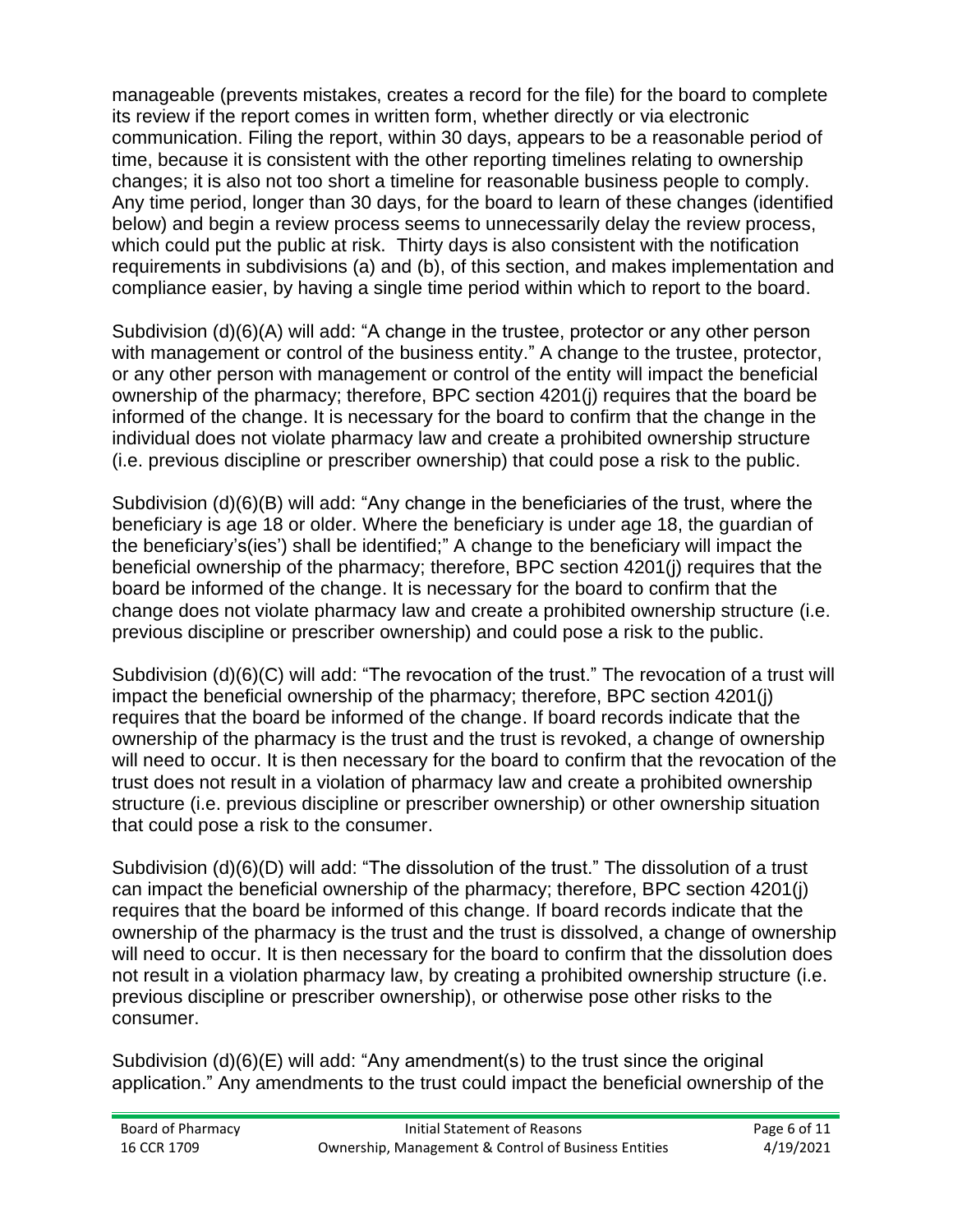pharmacy; therefore, BPC section 4201(j) requires that the board be informed of the change. It is necessary for the board to confirm that the amendments do not violate pharmacy law, by creating a prohibited ownership structure (i.e. previous discipline or prescriber ownership), or otherwise pose other risks to the consumer.

Subdivision (d)(6)(F) adds "Any change in the character of the trust, including, but not limited to, the trust changing from revocable to irrevocable." Changes to the legal character of the trust could impact the beneficial ownership of the pharmacy; therefore, BPC section 4201(j) requires that the board be informed of the change. It is necessary for the board to confirm that the change does not result in a violation of pharmacy law by creating a prohibited ownership structure (i.e. previous discipline or prescriber ownership), or otherwise pose other risks to the consumer.

Subdivision (e) adds "An application may be denied, or a license may be suspended or revoked based on the failure of any individual required to be disclosed to the board to qualify pursuant to the provisions of sections 4302, 4307 and 4308 of the Business and Professions Code." This is added to identify the appropriate statutes, for clarity to the public, when the board may deny an application or suspend, or revoke a license. It is not intended to restrict the board from denying or taking any other action under any other provision of law.

The reference statutes were amended to add and remove appropriate sections to ensure that the statutes are up to date and accurate in compliance with the section 11346.2(a)(2) of the Government Code. BPC sections "4035, 4037, 4110, 4131, 4205, 4207, 4302, 4307, 4308, and" were added and BPC sections 4124, 4133, 4141, 4149, 4160, 4161, 4196, 4304 were removed to accomplish the update.

# **Factual Basis/Rationale**

The board monitors the beneficial interest of owners in pharmacies and other business entities, whether those owners are a natural person or an entity. This is done through a careful analysis of all information submitted in support of an application or renewal and often identifies inconsistencies with respect to the ownership reported. For some, what is initially reported as (what appears to be) a simple, two or three-level ownership structure, turns out to be multiple levels of ownership, with multiple owners and business entities involved. To determine who has the ownership, control, and/or management over the dangerous drugs or dangerous devices, so that it may intervene if someone has access or authority over those drugs, the board must know who all the persons, who might exercise any degree of control over the dangerous drugs and dangerous devices, are.

Existing regulation, 16 CCR 1709, specifies the reporting of a transfer in the beneficial interest in the business and specifies the threshold of when a change of ownership must be submitted to the board. SB 1193 amended the board's statutes to allow the issuance of a license to a pharmacy owned by a trust. This proposal updates the existing regulation to include the specific disclosure requirements for pharmacies owned by a trust. These changes will ensure clarity to the regulated public, with respect to the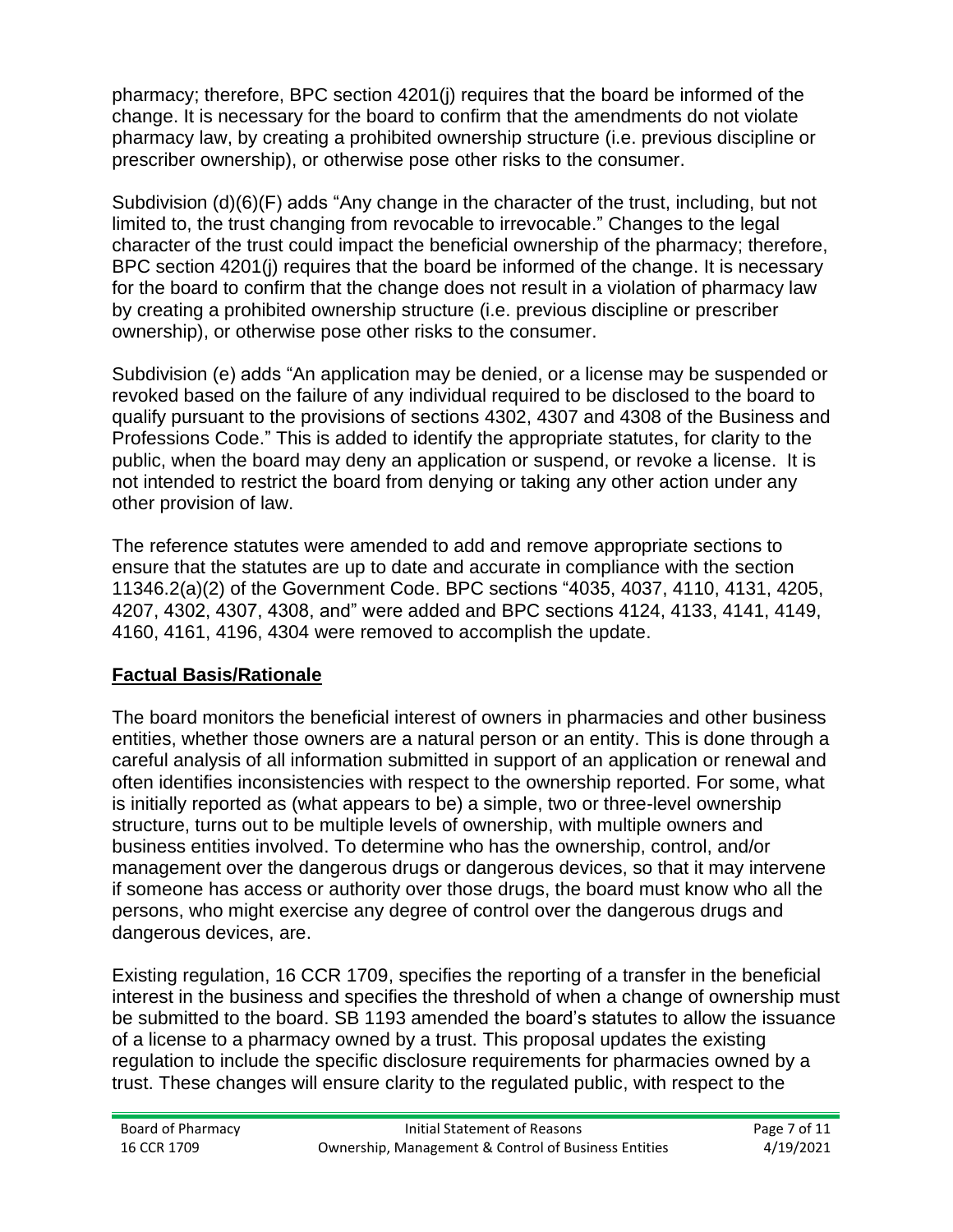disclosure of ownership and the necessary reporting, ensure that the board is able to continue to track the beneficial ownership of a pharmacy, when it is owned by a trust, and ensure that previously disciplined owners or prohibited forms of ownership (i.e. prescriber owned) is not occurring.

# **Underlying Data**

- 1. Senate Bill (SB) 1193 (Hill, Chapter 484, Statutes of 2016)
- 2. Relevant Meeting Materials and Minutes from Board of Pharmacy Committee Meeting held March 30, 2016 (Meeting Materials Pages 1, 5-6 and Attachment 6, Minutes Pages 1, 13-15).
- 3. Relevant Meeting Materials and Minutes from Board of Pharmacy Meeting held April 27-28, 2016 (Meeting Materials Pages 1, 5-6 and Attachment 7, Minutes Pages 1, 46-47).
- 4. Relevant Meeting Materials and Minutes from Board of Pharmacy Committee Meeting held June 22, 2016 (Meeting Materials Pages 1, 4 and Attachment 4, Minutes Pages 1, 6-9).
- 5. Relevant Meeting Materials and Minutes from Board of Pharmacy Meeting held July 27-28, 2016 (Meeting Materials Pages 1, 4-5 and Attachment 4, Minutes Pages 1, 14-17.
- 6. Relevant Meeting Materials and Minutes from Board of Pharmacy Committee Meeting held September 27, 2016 (Meeting Materials Pages 1, 2 and Attachments 1-2, Minutes Pages 1-4).
- 7. Relevant Meeting Materials and Minutes from Board of Pharmacy Meeting held October 26-27, 2016 (Meeting Materials Pages 1 and Attachment 2, Minutes Pages 1, 59-62).

# **Business Impact**

The board has made an initial determination that the proposed regulatory action will have no significant statewide adverse impact directly affecting businesses and/or employees, including the ability of California businesses to complete with businesses in other states. While the board is unable to determine if any of its licensees are considered a small business, based on its experience in dealing with applicants and licensees for pharmacy or other regulated business licenses, the board determined that this regulatory proposal is more likely to affect a small business, as a small business is more likely to have an ownership structure that includes a trust, as a component.

The board, however, made an initial determination that the proposed regulatory action will not have a significant adverse impact directly affecting small businesses. These initial determinations are based on the absence of testimony, to that effect, during the development of the proposed regulation, which occurred over several months during stakeholder meetings held by the board. Additionally, while the proposed regulation requires the disclosure of additional information by the applicant and/or licensee, the proposed regulation clarifies existing licensing standards and specifies exactly what must be disclosed, upfront, rather than requiring back and forth requests, between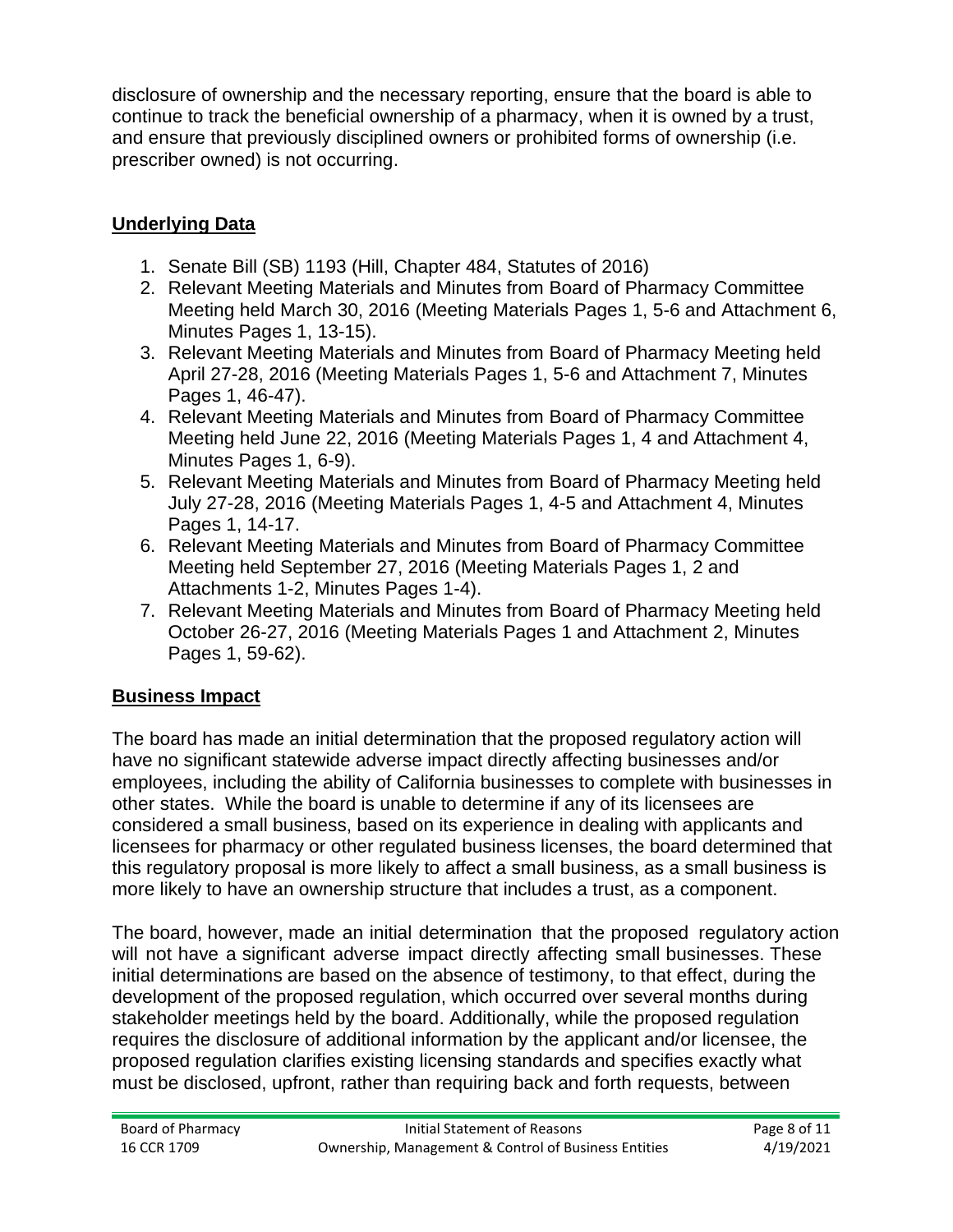board staff and the applicant, to obtain information. For those who own the property through a trust, the regulation specifies what events will trigger reports that must be made to the board.

## **Economic Impact Assessment**

The board concludes that this regulatory proposal will have the following effects:

- (1) It is unlikely that the proposal will create or eliminate any jobs within California;
- (2) It is unlikely that the proposal will create new, or eliminate existing, businesses in California; and
- (3) It is unlikely that the proposal will expand businesses currently doing businesses within the state.

The board determined that applicants for a new business license may be subject to a nominal additional cost due to the new reporting requirements. This cost would be the cost of paper to make copies of the trust documents and the time it will take to report the additional information on the application documents.

Additionally, for existing business licensees who wish to transfer business ownership into a trust, the estimated cost, to the business, will be determined by the ownership structure of the existing licensee and the ownership, management and control within the trust. If the existing licensee ownership and the ownership, management and control within the trust are identical, the cost to the business entity to report the changes and update the licensee ownership, management and control, with the trust, would be \$130.00 [BPC section 4400(o)] for a change of permit, plus the cost of paper and time to complete the application.

Note: A change of permit is the process of updating the ownership or officer structure of an existing license, when a change of ownership has not occurred. If the ownership and/or management and control structure, within the trust, is different than the existing licensee ownership, the cost to the business entity to report the changes and update the licensee ownership, management, and control, with the trust, would vary according to BPC section 4400 and 16 CCR 1749, based on the license type for a new license, as these changes would alter the ownership of the existing license. BPC section 4201(f) – (h) specifies that a license is non-transferable, so a new license must be issued if the ownership is changed.

However, because business entities currently incur these costs and because the proposed regulations do not result in additional costs, no economic impact is anticipated.

It is the board's determination that this proposal will primarily affect independently owned pharmacies, as independently owned pharmacies are more likely to be personally owned and not incorporated. Currently, there are approximately 6,500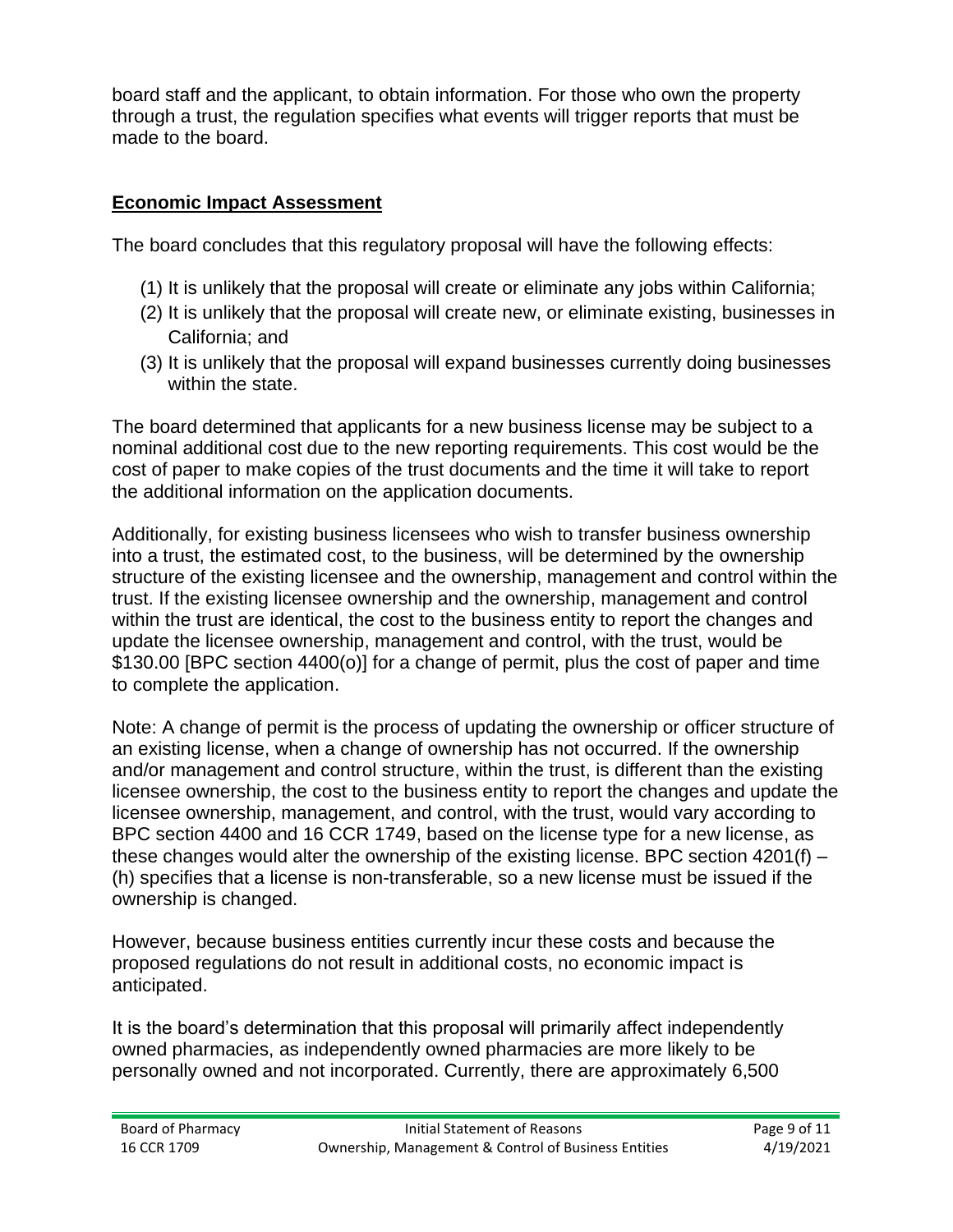pharmacies licensed in California and of those, approximately, 2,700 are considered independently owned. Of those 2,700 licensees, approximately 215 licensees (approximately 8%) have submitted applications to include a trust as part of their ownership structure since 2015.

This regulatory proposal benefits the health and welfare of California residents, as the proposed regulation will help ensure that previously disciplined owners or prohibited forms of ownership (i.e. prescriber owned), are not occurring. This will provide increased protection to the residents of California, by ensuring that prohibited individuals are not able to obtain ownership, management and/or control over a licensee distributing dangerous drugs and devices within California, which could impact patient safety.

This regulatory proposal does not affect worker safety because the proposed regulation implements SB 1193, which gave the board authority to issue licenses to entities owned by trusts. The proposal is specific to the ownership, management, and control of business entities and does not affect worker safety in California.

The regulatory proposal does not affect the state's environment. The proposed regulation implements SB 1193, which gave the Board authority to issue licenses to entities owned by trusts. The proposal is specific to the ownership, management, and control of business entities and does not affect the environment in California.

### **Fiscal Impact Statement**

The proposed regulations do not result in a fiscal impact to the state. The Board has been providing licensure to trust-ownership business entities under current law since 2017. This proposal aligns the Board's regulations with existing practice as authorized under current law.

The Board typically receives and processes approximately 30 to 35 license applications from trust-owned business entities per year and currently has approximately 100 licensed trust-owned pharmacies.

Because the regulations implement the Board's current policies and procedures related to issuing a license and regulating a trust-owned pharmacy consistent with existing statutory authority, no fiscal impact is anticipated.

### **Specific Technologies or Equipment**

This regulation does not mandate the use of specific technologies or equipment.